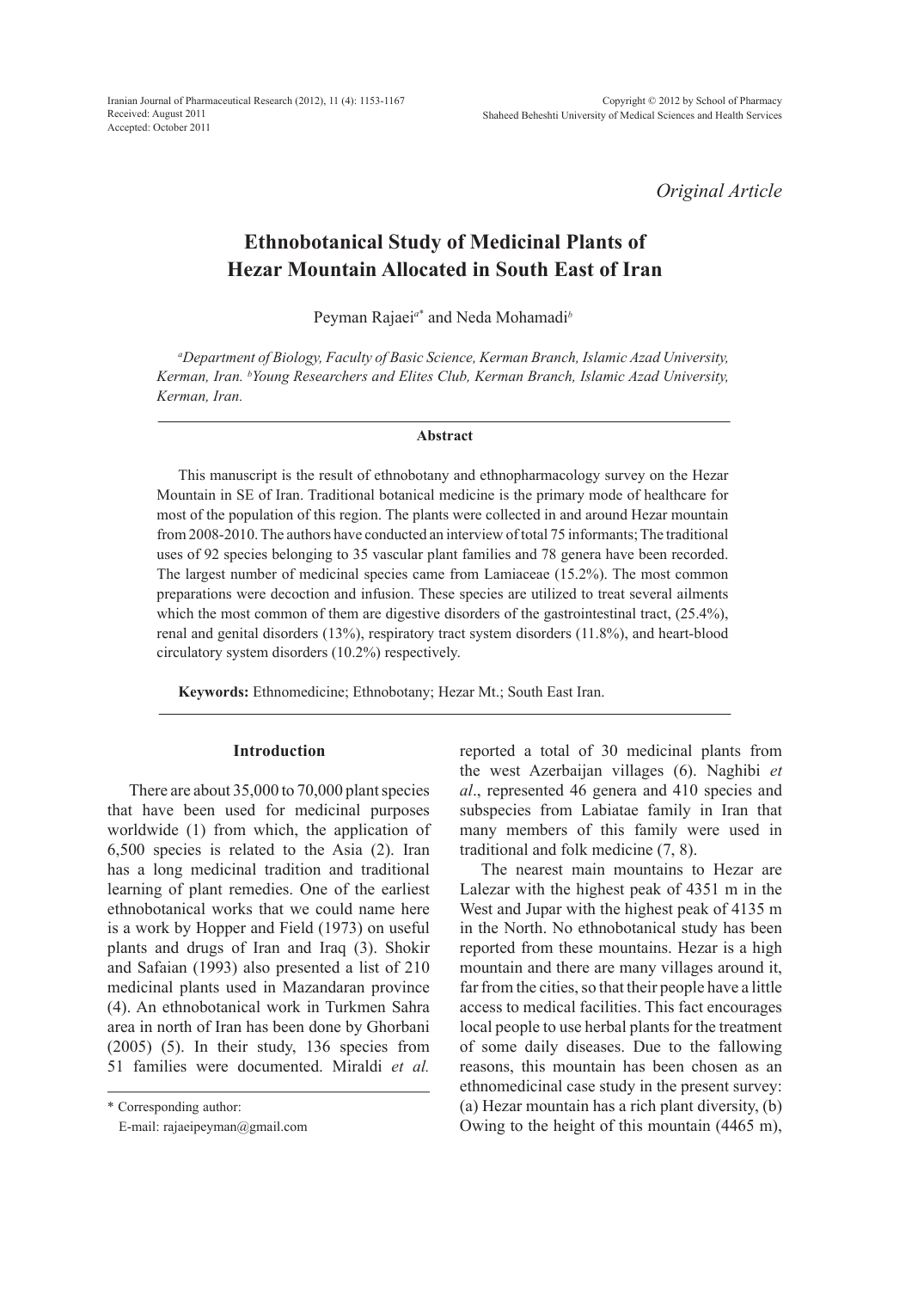

**Figure 1**. Study area map in SE of Iran.

Hezar has not been adequately explored, (c) The rich traditional knowledge of the native habitants regarding different plant species, handed down from their predecessors.

The aim of this paper is to focus on the kinds of medical diversity found in the study area, depending on the frequency of the plants medical applications, and to show the most common preparations mode of botanical drugs used in Hezar ethnomedicine.

The area under the study, Hezar  $(29°30' N,$  $57^{\circ}20'E$ ) with an area of 900 Km<sup>2</sup> and height of 4465 m, is the  $4<sup>th</sup>$  highest mountain allocated in the south east of Iran (Figure 1).

#### *Climate and vegetation overview*

The climatic information was obtained from the nearest meteorological station-Rayen, the station located at 15 Km NE of study area at 2235 m altitude. The climate of this area is arid and cold. The lowest and highest absolute temperatures are -1°C and 40°C. In most parts of Hezar, the precipitation is increased by altitude.

The main period of precipitation is during the late of autumn, winter and early spring. The data of Rayen station at the NW of Hezar, shows that the winter, spring, autumn and summer rainfall comprises 56%, 22%, 32% and 1% of the annual precipitation, respectively. The average number of frost days is 73 with a maximum during the January. Ecological climate diagram shows that the period of aridity of this area starts from late April to the end of November. The period of humidity is pronounced to November during up to early April (Figure 2).

The results of this study show the existence of five different habitats in the studied area as follows:

I. Plain regions: They include all mountain slopes and the flat plains between the mountains reaching areas mildly steeped. Being a region fit for agricultural activity, various species belonging to Poaceae and Apiaceae distributed in this region: *Conium maculatum, Levisticum officinale, Dorema aucheri*, *Dorema ammoniacum*, *Artemisia aucheri*, *Cirsium*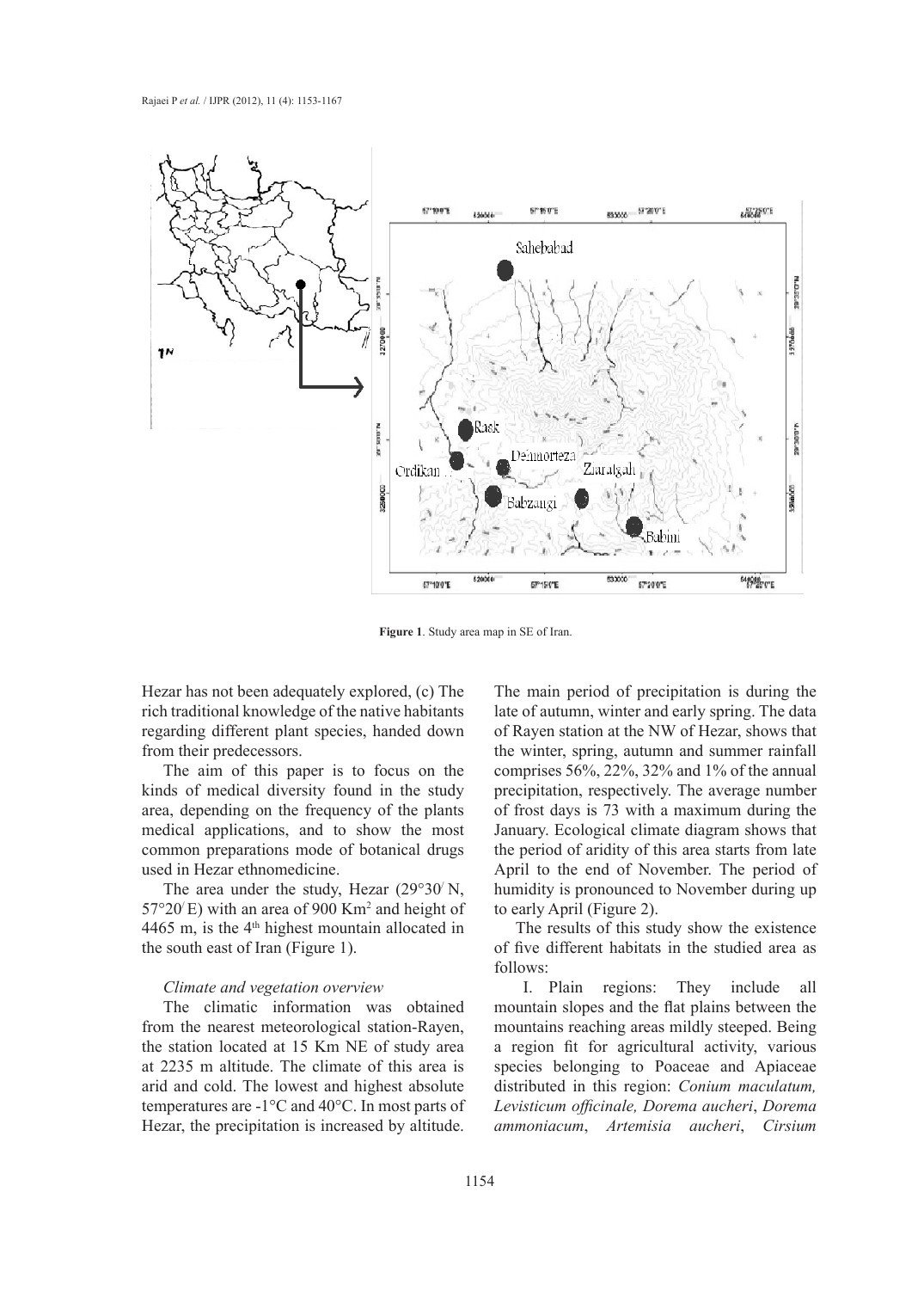

**Figure 2.** Ecological climate diagram of Rayen meteorological station, indicating monthly average of temperature and precipitation and relative humidity (hatched) and relative arid (stippled) seasons.

*arvense*, *Cousinia onopordioides*, *Echinops lalesarensis, Hertia intermedia, Scorzonera mucida*, *Scorzonera pussila, Tanacetum parthenium*, *Berberis integerrima* and *Lonicera nummulariifolia*.

II. Rocky areas: These habitats are usually situated on the slopes strew with rocks and boulders.

These areas are covered by species such as *Corydalis rupestris, Graellsia saxifragifolia, Psychrogeton* spp., *Arnebia euchroma, Rosularia modesta*, *Melica persica* and *Parietaria judaica*.

III. Screes are the major habitats of the alpine zone in Hezar Mountain. *Cicer tragacanthoides, Asperula glomerata, Astragalus tenuiscapus, Silene daenensis* and *Nepeta natanzensis* are the important species of Hezar scree habitats. The species richness of these habitats is very low.

IV. Humid mountainous regions: In this habitat, various grass species and some other families such as the followings are found: *Artemisia tournefortiana, Primula capitellata, Carex songorica, Glaux maritima, Orchis coriophora, Juncus inflexus, Taraxacum spp.*  and *Veronica anagallis-aquatica*.

V. Degraded areas: These habitats include manipulated rural areas used for farming and gardening as well as diggings alongside the roads and pathways. They are local to various grasses and weedy species such as: *Malcolmia africana, Malva neglecta, Cynodon dactylon, Geranium tuberosum,* and *Cardaria draba*.

#### **Experimental**

### *Data collection*

The different slopes of Hezar were investigated and the specimens were collected by authors during 2008-2010 between March and October in each year. Then, ethnobotanical information have been gathered from the main villages in and around of Hezar Mountain. These villages have been selected based on their population including Babini (2600 m), Ziaratgah (3000 m), Babzangi (3300 m), Ordikan (3200 m), Rask (3000 m), Deh-morteza (2950 m) and Sahib-Abad (2500 m) (Figure 1). The specimens were prepared according to the established herbarium techniques. The plant samples were recognized according to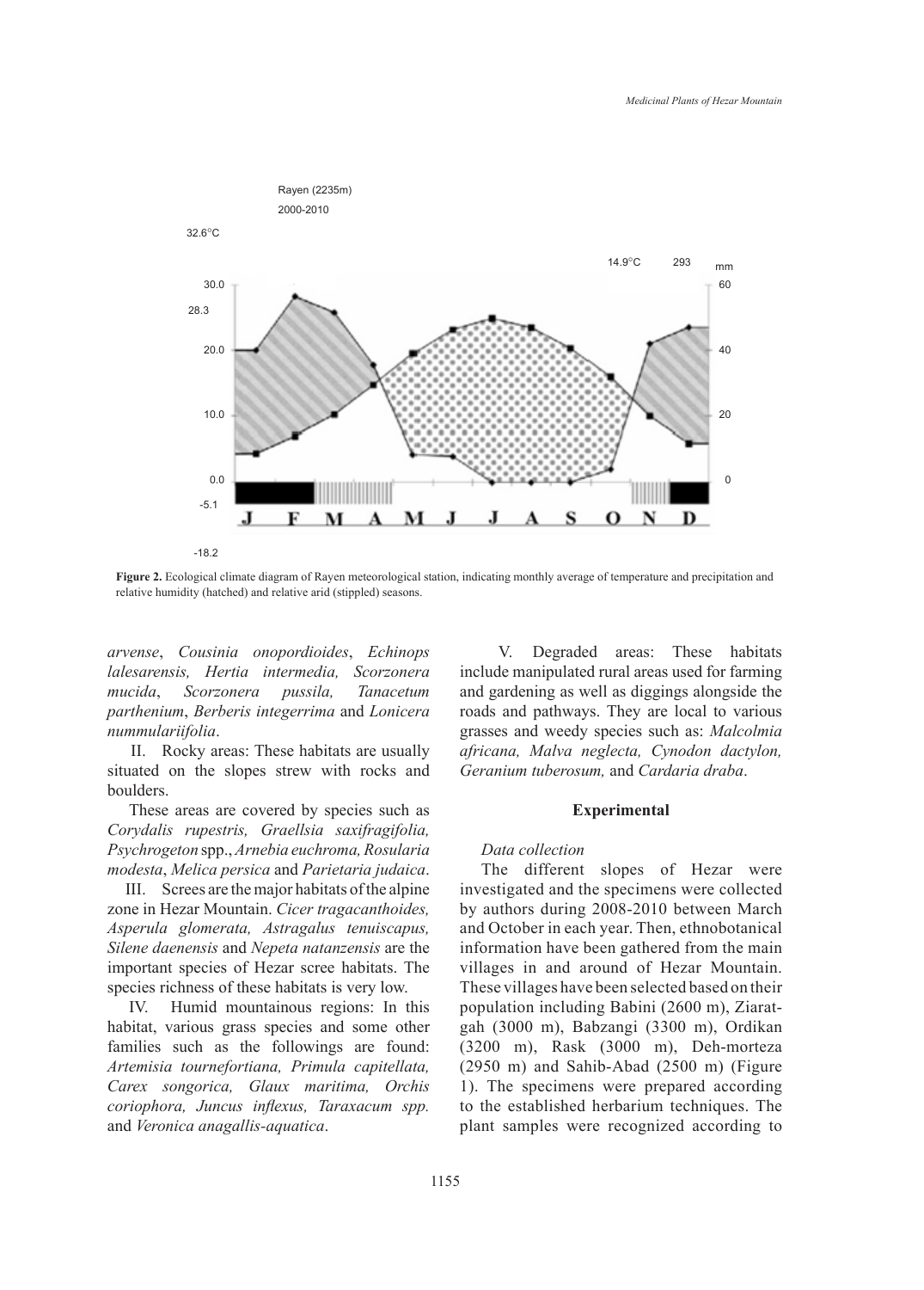Flora Iranica (9), Flora of Iran (10), Flora of Iraq (11), and Flora of Turkey (12) and kept in the Avicenna Herbarium of Islamic Azad University, Science and Research branch, Tehran, Iran (IAUH).

#### *Interviews with local people*

The data were collected through direct interviews. A questionnaire was administered to the local people (Appendix 1). After collecting the specimens, we showed these fresh specimens to the local people in their houses and farms. We employed random sampling techniques to identify potential participants and interviewed a total of 75 people (30 men and 45 women) whose age ranged from 40 to 75 years. The women were said to have better knowledge about the medicinal application of plants than men. Most of the interviewees mainly belonged to families which still have a strong connection with traditional agricultural and pastoral activities. There were herbalists, healers and plant traders among the interviewees as well. The same plant specimens were shown to different people to confirm the accuracy of the results. The interviews consisted of obtaining the information related to the identification of plants, their vernacular names, their medical uses and the preparation of remedies.

# **Results**

# *Medicinal plants*

A total of 92 species belonging to 35 vascular plant families and 78 genera were reported. From these species, 79 species reported to be used for medicinal applications, 70 species of which were used to treat more than one disease and the remaining 9 species were used to treat only one disease.

The largest number of medicinal species came from Lamiaceae (15.2%), followed by Asteraceae (12%), Fabaceae (8.7%), Apiaceae (8.7%), Rosaceae (5.4%) and Brassicaceae (5.4%). Recorded plant species with their vernacular names, uses and mode of preparation are listed in Table 1.

As a result, we observed that these plants are used especially for intestinal digestive

disorders of the gastrointestinal tract, (25.4%), renal and genital disorders (13%), respiratory tract system disorders (11.8%), heart-blood circulatory system disorders (10.2%), fever (6.2%), skin disorders (6.2%), sedative (5.6%), bone fractures and arthritis (5%), nerve disorders (5%), antiseptic (4.5%), liver-spleen disorders (3.4%) and others (nose bleeding, body reinforcement, appetizing, *etc.*) (3.4%) (Figure 3).

Our results showed that several parts of individual plant species are used as medicine. The most widely used medicinal plant part was the leaves (33 species) followed by flowers (18 species), root (14 species), Seed (14 species), aerial parts (10 species), fruit (8 species), whole plant (7 species), latex and seed (6 species), rhizome (4 species), stem (4 species), bulb (3 species), tuber (2 species) and bark (2 species) (Figure 4). The most common mode of preparation was decoction (44%) and followed by infusion  $(21\%)$ , poultice  $(15\%)$ , oral  $(13\%)$ and Hydrodistillation (7%) (Figure 5).

The study of the growth form of the medicinal plants revealed that herbs made up the highest proportion of medicinal plants (80 species), followed by shrubs (7 species) and trees (5 species).

*Chorology:* Irano-Turanian elements compose 48% of the medicinal plants growing on the study area (Zohary, 1973). They are the dominant chorology in the region (Figure 6).

*Plants used in veterinary*

Some species are used in veterinary. The species include root of *Bryonia aspera* Stev. Ex Ledeb is used for digestive problems in sheep and horses. The oil obtained from the seeds of *Eruca sativa* L. was used for the remedy of mange and dermal problems in domestic animals. Fruit of *Rheum ribes* L. was used as antiparasitic worm in domestic animals*.* Ash of leaves and stem of *Launea acanthodes* (Boiss.) O. Auntze which are used for snake bites and insect sting.

# *Plants with non-medicinal uses*

Seventy species have been recorded for nonmedicinal uses including, edible, natural dyes, making gum, rope, basket, ink and detergent. Root of *Acanthophyllum laxiusculum* Schiman-Czeika is used for a kind of food (Halva) and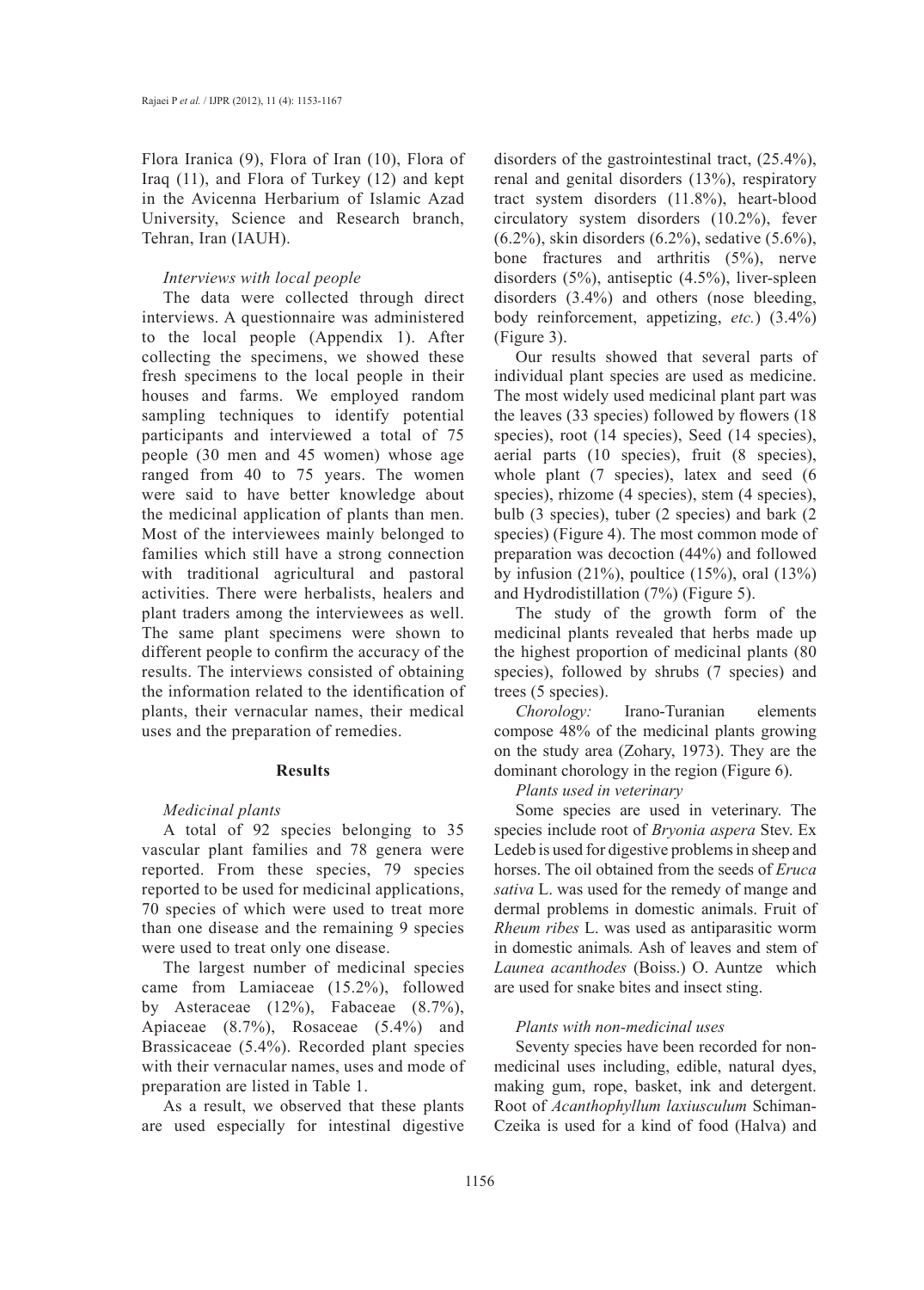| Scientific name                             | Local name    | Part used   | Chorology              | No. of<br>citation | <b>Uses</b>                                                        | Preparation                                             | Herbarium<br>No.(IAUH) |
|---------------------------------------------|---------------|-------------|------------------------|--------------------|--------------------------------------------------------------------|---------------------------------------------------------|------------------------|
| Apiaceae                                    |               |             |                        |                    |                                                                    |                                                         |                        |
| <b>Buplereum falcatum L.</b>                |               | L, Se       | IT                     | 5                  | Fever, dermal<br>wound, Joint pain<br>and inflammations            | Decoction, Poultice                                     | 496                    |
| Conium maculatum L.                         | kama          |             | IT-M                   | 25                 | poisonous                                                          |                                                         |                        |
| Ducrosia anethifolia (DC.)<br><b>Boiss</b>  | Gicho         | L           | IT-SS                  | 18                 | Gasteralgia                                                        | Decoction                                               | 499                    |
| Dorema ammoniacum D.<br>Don.                | Anghuzeh      | La          | IT                     | 55                 | Asthma,<br>Expectorant,<br>Bronchitis,<br>Stomachache              | Oral                                                    |                        |
| Dorema aucheri Boiss.                       | Kal           | La          | IT                     | 30                 | Asthma,<br>Expectorant,<br>Bronchitis, Making<br>Gum               | Oral                                                    | 497                    |
| Ferula hezar-lalehzarica<br>y. Ajani        | Kahoo vahshi  | St, Rh      | IT                     | 25                 | Stomachache,<br>Carminative                                        | Hydrodistilation                                        | 500                    |
| Ferulago carduchorum<br>Boiss. and Hausskn. | Garchik       | La          | IT                     | 20                 | Dermal wounds                                                      | Poultice                                                | 501                    |
| Levisticum officinale W.D.<br>Koch.         | Karafse kuhi  | L, R, Se,   | IT                     | 60                 | Blood sugar,<br>Asthma, diuretic,                                  | Infusion, Flavoring<br>with yogurt, use as<br>vegetable | 93801<br>(TARY)        |
| Asteraceae                                  |               |             |                        |                    |                                                                    |                                                         |                        |
| Achillea wilhelmsii C.Koch.                 | Bumadarun     | L           | IT                     | 8                  | Carminative,<br>Stomachache                                        | Infusion                                                | 504                    |
| <i>Arctium lappa L.</i>                     | Baba adam     | R, L        | IT-M                   | 6                  | Dermal wounds,<br>Blood sugar                                      | Decoction, Oral                                         |                        |
| Artemisia aucheri Boiss.                    | Dormane       | L           | IT                     | 4                  | Foot contusion,<br>Gastric disorder                                | Decoction, Poultice                                     | 507                    |
| Artemisia persica Boiss.                    | Dormane turky | FI, L       | IT                     | 25                 | Fever, Gastric<br>disorder                                         | Hydrodistilation                                        | 508                    |
| Cichorium intybus L.                        | Kasni         | Wh.p        | $\mathbf{P}\mathbf{L}$ | $30\,$             | Jaundice, Blood<br>sugar                                           | Hydrodistilation,<br>Decoction                          | 512                    |
| Cirsium arvense (L.) Scop.                  |               | R           | PL                     | 3                  | Dermal inflation,<br>appetizing                                    | Poultice                                                | 513                    |
| Hertia intermedia (Boiss.) O.<br>Kuntze.    |               | $\mathbf L$ | IT-SS                  | 2                  | Dermal inflation,<br>insects sting                                 | Poultice                                                | 523                    |
| Launea acanthodes (Boiss.)<br>O. Auntze.    | Goja          | L, St       | IT                     | $\tau$             | snake bites, insect<br>sting, Antiseptic                           | Poultice in form<br>of ash                              | 526                    |
| Scariola orientalis (Boiss.)<br>Sojak.      |               |             | IT                     | 4                  | Use by bees as<br>food                                             |                                                         | 531                    |
| Tanacetum fisherea Aitch.<br>and Hemsl.     | Chaye ahshi   | L           | IT                     | 6                  | Nerve system<br>relaxant                                           | Decoction                                               | 537                    |
| Tanacetum parthenium $(L)$                  | Babune gavi   | L           | PL                     | 12                 | Fever, Sedative,<br>Gastric disorders,<br>Nerve system<br>relaxant | Decoction                                               | 538                    |

#### **Table 1.** List of medicinal plant species and medical health data.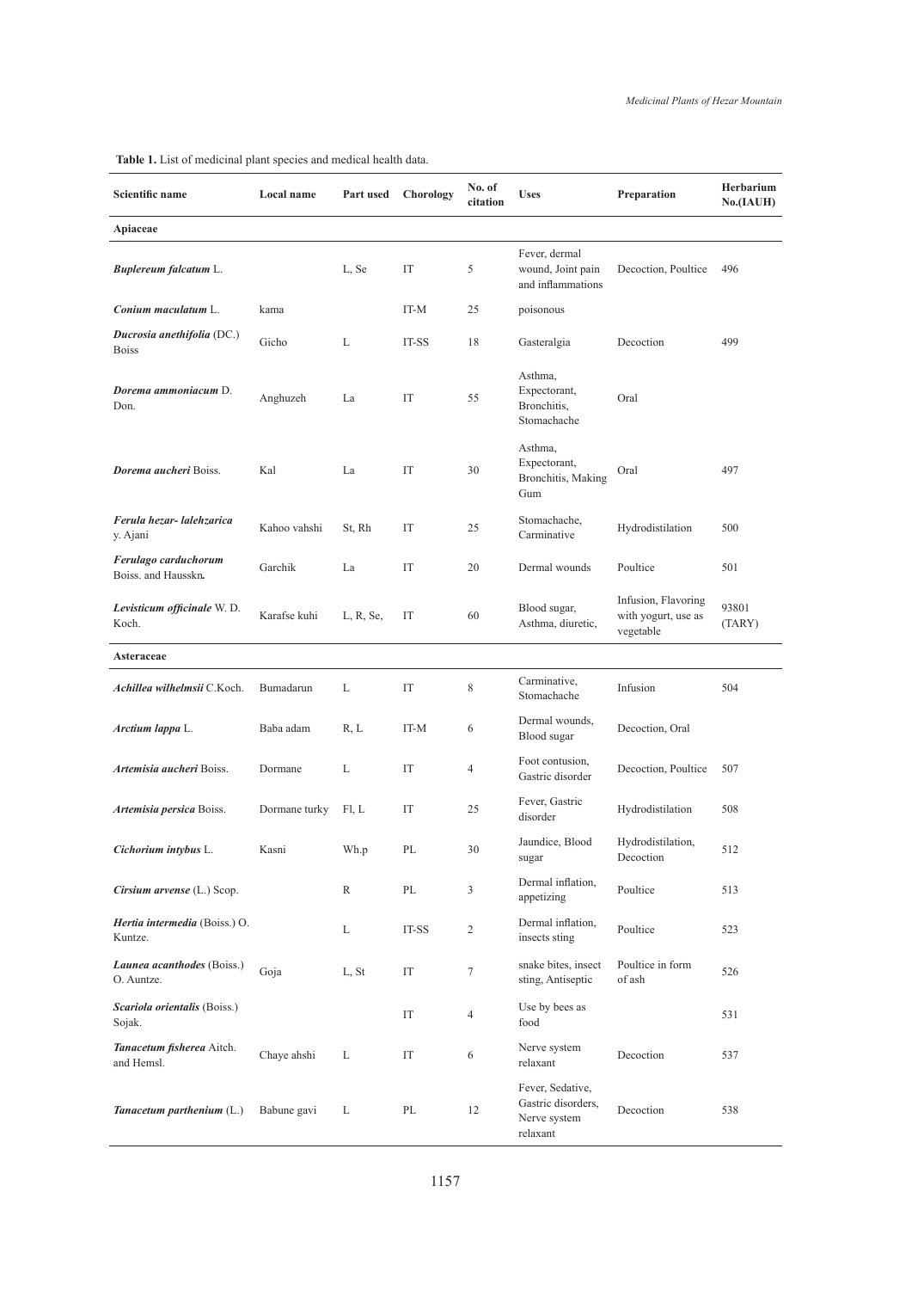| Scientific name                                          | Local name    | Part used | Chorology | No. of<br>citation | <b>Uses</b>                                                       | Preparation       | Herbarium<br>No.(IAUH) |
|----------------------------------------------------------|---------------|-----------|-----------|--------------------|-------------------------------------------------------------------|-------------------|------------------------|
| Berberidaceae                                            |               |           |           |                    |                                                                   |                   |                        |
| Berberis integerrima Bge.                                | zarch         | Fr, R     | IT        | 36                 | Blood Sugar and<br>Depurative                                     | Decoction, Edible | 543                    |
| Boraginaceae                                             |               |           |           |                    |                                                                   |                   |                        |
| Arnebia euchroma (Royle.) l.<br>M. Johnst.               | havachue      | R. Se     | IT        | 48                 | Wound, Cutting                                                    | Poultice          | 544                    |
| Asperugo procumbens L.                                   |               | Fl        | IT-M      | 2                  | Nerve system<br>relaxant,<br>antispasmodic,<br>Menstruate         | Decoction         | 545                    |
| <b>Brassicaceae</b>                                      |               |           |           |                    |                                                                   |                   |                        |
| Capsella bursa- pastoris $(L)$                           | Kise keshish  | A.p       | Cosm      | 18                 | Coagulation,<br>antiepileptic.<br>Hypertension,<br>Diarrhea       | Infusion          | 558                    |
| Cardaria draba (L.) Desv.                                | Mocoo         | Wh.p, Se  | IT-M-ES   | 39                 | Diuretic                                                          | Decoction, Edible | 559                    |
| Descurainia Sophia (L.)<br>chur.                         | Khakshir      | Se        | IT-M-ES   | 48                 | Asthma,<br>Stomachache,<br>Heatstroke,<br>Laxative,<br>Appetizing | syrup             | 564                    |
| Eruca sativa Lam.                                        | Mandab        | Se        | PL        | 25                 | Hair loss, mange,<br>Making oil                                   | Oral, Poultice    | 567                    |
| Erysimum crassicaule<br>(Boiss.) Boiss.                  |               | Fl        | IT        | 4                  | Respiratory<br>disorder, Digestive<br>spasm                       | Infusion          | 568                    |
| Caryophyllaceae                                          |               |           |           |                    |                                                                   |                   |                        |
| <b>Acanthophyllum</b><br>laxiusculum Schiman-<br>Czeika. | Choobe        | R         | IT        | 3                  | use as a kind<br>of food(Halva),<br>detergent                     | Edible            | 581                    |
| Chenopodiaceae                                           |               |           |           |                    |                                                                   |                   |                        |
| Chenopodium foliosum<br>(Moench) Aschers.                | Khorma        | L         | PL        | 12                 | Diuretic                                                          | Decoction         | 600                    |
| Convulvolaceae                                           |               |           |           |                    |                                                                   |                   |                        |
| Convolvulus arvensis L.                                  | Pichak        | Wh.p      | PL        | 3                  | Laxative,<br>Carminative                                          | Decoction         | 607                    |
| Convolvulus spinosus Burm.                               | Pichak        | R         | IT-SS     | $\overline{c}$     | Fever, Purgative                                                  | Decoction         | 608                    |
| Cucurbitaceae                                            |               |           |           |                    |                                                                   |                   |                        |
| Bryonia aspera Stev. Ex<br>Ledeb.                        | Angoor vahshi | Wh.p      | IT        | 15                 | Digestive problems<br>for domestic<br>animals, Liver<br>problems  | Oral              | 611                    |
| Cupressaceae                                             |               |           |           |                    |                                                                   |                   |                        |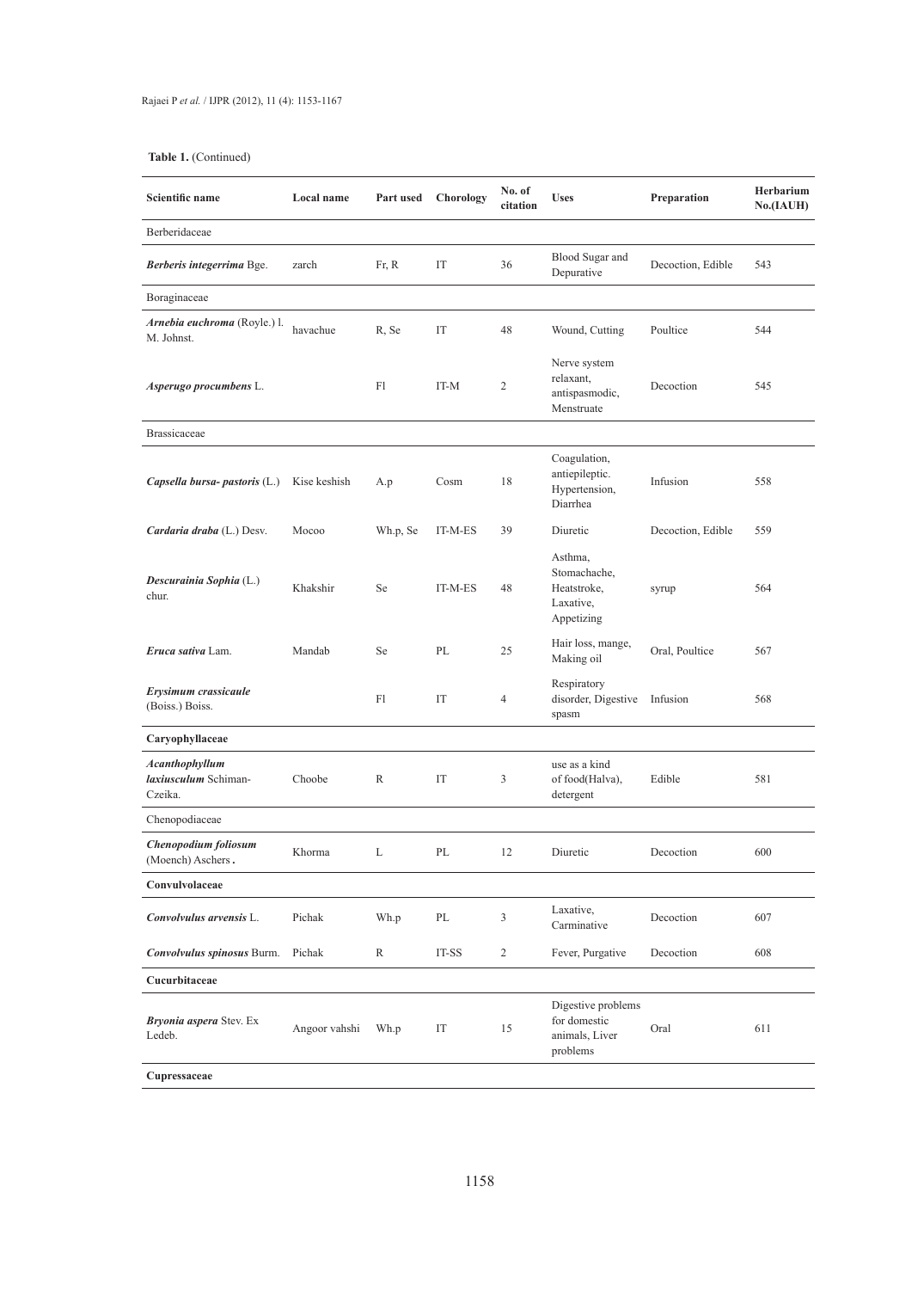| <b>Scientific name</b>                        | Local name  | Part used | Chorology | No. of<br>citation | <b>Uses</b>                                                               | Preparation                    | Herbarium<br>No.(IAUH) |
|-----------------------------------------------|-------------|-----------|-----------|--------------------|---------------------------------------------------------------------------|--------------------------------|------------------------|
| <b>Juniperus excelsa</b> M. B.                | <b>Ors</b>  | Fr        | IT-ES     | 18                 | Diuretic,<br>Rheumatism,<br>antiseptic, Dermal<br>inflations, Boils       | Infusion                       |                        |
| Ephedraceae                                   |             |           |           |                    |                                                                           |                                |                        |
| Ephedra major Host.                           | Khimook     | L, Sh     | IT-ES     | 35                 | Diuretic, Gastric<br>and intestine<br>inflation,<br>Diaphoretic           | Decoction                      | 616                    |
| Euphorbiaceae                                 |             |           |           |                    |                                                                           |                                |                        |
| Euphorbia spp.                                | Afkoo       | La        | IT        |                    | Poisonous                                                                 |                                |                        |
| Fabaceae                                      |             |           |           |                    |                                                                           |                                |                        |
| <b>Astragalus</b><br>camptoceras Bunge.       | Kalilolmolk | Se        | IT        | 31                 | Cold                                                                      | Decoction                      | 624                    |
| Astragalus dschuparensis<br>Freyn. and Bornm. | Gini        | La        | IT        | 9                  | Body reinforce,<br>Making tragacanth<br>use as detergent,<br>Produce rope | Bath, use by bees<br>as food   | 628                    |
| Cercis siliquastrum L.                        | Arghavan    | Ba, L     | IT-ES     | 3                  | Constipation                                                              | Decoction, Edible              |                        |
| Glycyrrhiza glabra L.                         | Matki       | R. Rh     | IT-M-ES   | 39                 | gastric ulcer,<br>Laxative,<br><b>Bronchitis</b>                          | Decoction                      |                        |
| Lathyrus sativus L.                           | Karoo       | Wh.p, Fr  | PL        | 28                 | Diarrhea,<br>Carminative                                                  | Infusion, as a kind<br>of soup | 643                    |
| Medicago sativa L.                            | Yonjeh      | A.p       | IT        | 40                 | Blood fat                                                                 | Infusion                       | 644                    |
| <b>Melilotus</b><br>officinalis (L.) Desr.    | Yonjeh zard | Fl, A.p   | IT-M-ES   | 13                 | Headache, diuretic,<br>Nerve system<br>relaxant                           | Infusion                       | 646                    |
| Robinia pseudoacacia L.                       | Aghaghia    | FI, L     | ES        | 3                  | Purgative, Diuretic,<br>Laxative                                          | Decoction                      | 649                    |
| Fumariaceae                                   |             |           |           |                    |                                                                           |                                |                        |
| Fumaria asepala Boiss.                        | Shatareh    | L         | $\rm PL$  | 25                 | Carminative,<br>Stomachache,<br>Depurative, Fever,                        | Decoction                      | 652                    |
| Juglandaceae                                  |             |           |           |                    |                                                                           |                                |                        |
| Juglans regia L.                              | Ghoz        | L, B. Fr  | IT-ES     | 36                 | Blood sugar, Bone<br>ache, hair color                                     | Infusion, Edible               |                        |
| Gentianaceae                                  |             |           |           |                    |                                                                           |                                |                        |
| Centurium pulchellum<br>(Swartz.) Druce.      |             | La        | $IT-M-ES$ | $\overline{c}$     | Fever, Gall stone                                                         | Oral                           |                        |
| Geraniaceae                                   |             |           |           |                    |                                                                           |                                |                        |
| Bieberstainia multifida DC.* Bahman           |             | R, Tu     | IT-M-ES   | 35                 | Carminative,<br>Backache,<br>Sedative, Sexual<br>instinct                 | Decoction                      | 653                    |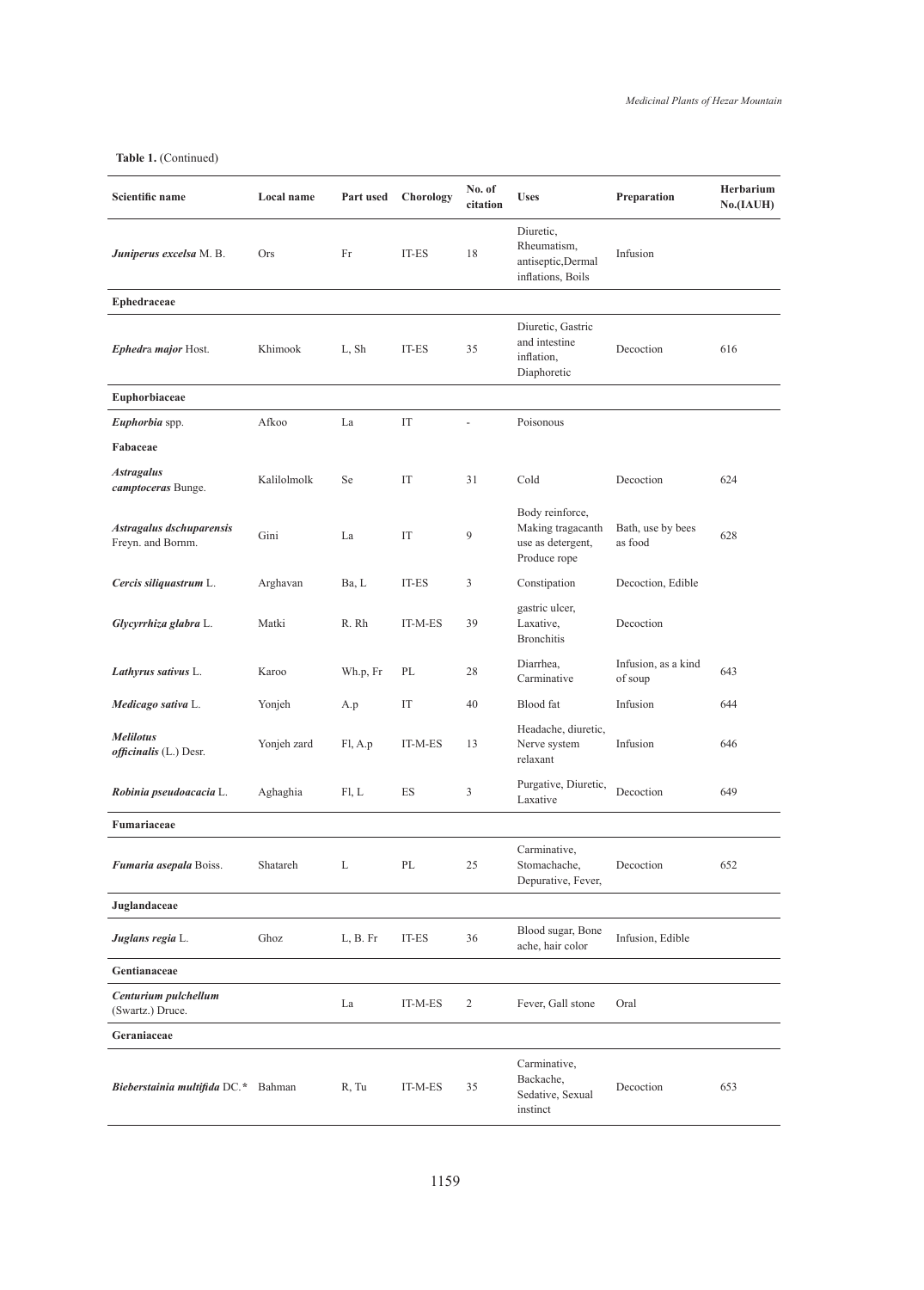| Scientific name                          | Local name  | Part used    | Chorology | No. of<br>citation | <b>Uses</b>                                                   | Preparation                    | Herbarium<br>No.(IAUH) |
|------------------------------------------|-------------|--------------|-----------|--------------------|---------------------------------------------------------------|--------------------------------|------------------------|
| <i>Erodium cicutarium</i> $(L)$ 'Her     |             | Wh.p         | IT-M-ES   | 14                 | coagulation,<br>Constipation                                  | Decoction                      | 654                    |
| Juncaceae                                |             |              |           |                    |                                                               |                                |                        |
| <b>Juncus inflexus L.</b>                |             | A.p          | PL        | $\overline{4}$     | Making rope and<br>basket                                     |                                | 658                    |
| Lamiaceae                                |             |              |           |                    |                                                               |                                |                        |
| Dracocephalum<br>polychaetum Bornm.      | Zaroo       | L, Fl        | IT        | 65                 | Carminative,<br>Rheumatism, flavor<br>in whey                 | Decoction,<br>Hydrodistilation | 659                    |
| <b>Marrubium</b><br>anisodon C. Koch.    |             | A.p          | IT-ES     | 15                 | Fever,<br>Hypertension,<br>cardiac pains,<br>Menstruate       | Infusion, Oral                 | 662                    |
| Marrubium vulgar L.                      |             | A.p          | IT-M      | 16                 | Diuretic,<br>Appetizing                                       | Infusion, Oral                 | 663                    |
| <b>Mentha</b><br>longifolia (L.) Hudson. | Poodeneh    | A.p          | IT-M      | 48                 | Fever, Sedative                                               | Infusion                       |                        |
| Nepeta bracteata Benth.                  | Zufa        | Fl           | IT        | 42                 | Cold, Cough,<br>Expectorant,<br>Constipation,<br>infertility  | Decoction                      | 665                    |
| Nepeta glomerolosa Boiss.                |             | Fl           | IT        | 25                 | Dermal inflation,<br>pneumonia                                | Decoction                      | 669                    |
| Nepeta ispahanica Boiss.                 |             | Fl           | IT        | 28                 | Respiratory<br>disorder, Gastric<br>and intestine<br>disorder | Decoction                      | 670                    |
| Nepeta saccharata Bunge.                 | Badranj     | L, Fr        | IT        | 31                 | Cold, Backache                                                | Decoction                      | 675                    |
| Salvia nemerosa L.                       |             | Fl           | IT-ES     | 8                  | Use by bees as<br>food                                        | Use by bees as food            | 677                    |
| Salvia sclarea L.                        |             | L,Fl,Se      | IT-SS     | 12                 | Kidney stone,<br>its extract use as<br>perfume                | Infusion                       |                        |
| Teucrium polium L.                       | Kalpoore    | A.p          | $\rm PL$  | 42                 | Stomachache,<br>Carminative                                   | Hydrodistilation,<br>Oral      |                        |
| Thymus carmanicus Jalas.                 | Apishan     | L, Fl        | IT-M      | 65                 | Cold, Sedative,<br>Asthma, Diarrhea                           | Decoction                      | 680                    |
| Ziziphora clinopodioides<br>Lam.         | Aghlale     | L, Fr        | IT        | 70                 | Nerve system<br>relaxant                                      | Infusion, Decoction            | 681                    |
| Ziziphora tenuir L.                      | Kakuti      | L            | IT        | 54                 | Nerve system<br>relaxant                                      | Infusion                       | 682                    |
| Liliaceae                                |             |              |           |                    |                                                               |                                |                        |
| Colchichum schimperi<br>Janka.           | Gole hasrat | $\, {\bf B}$ | IT        | 5                  | Backache                                                      | Poultice                       | 683                    |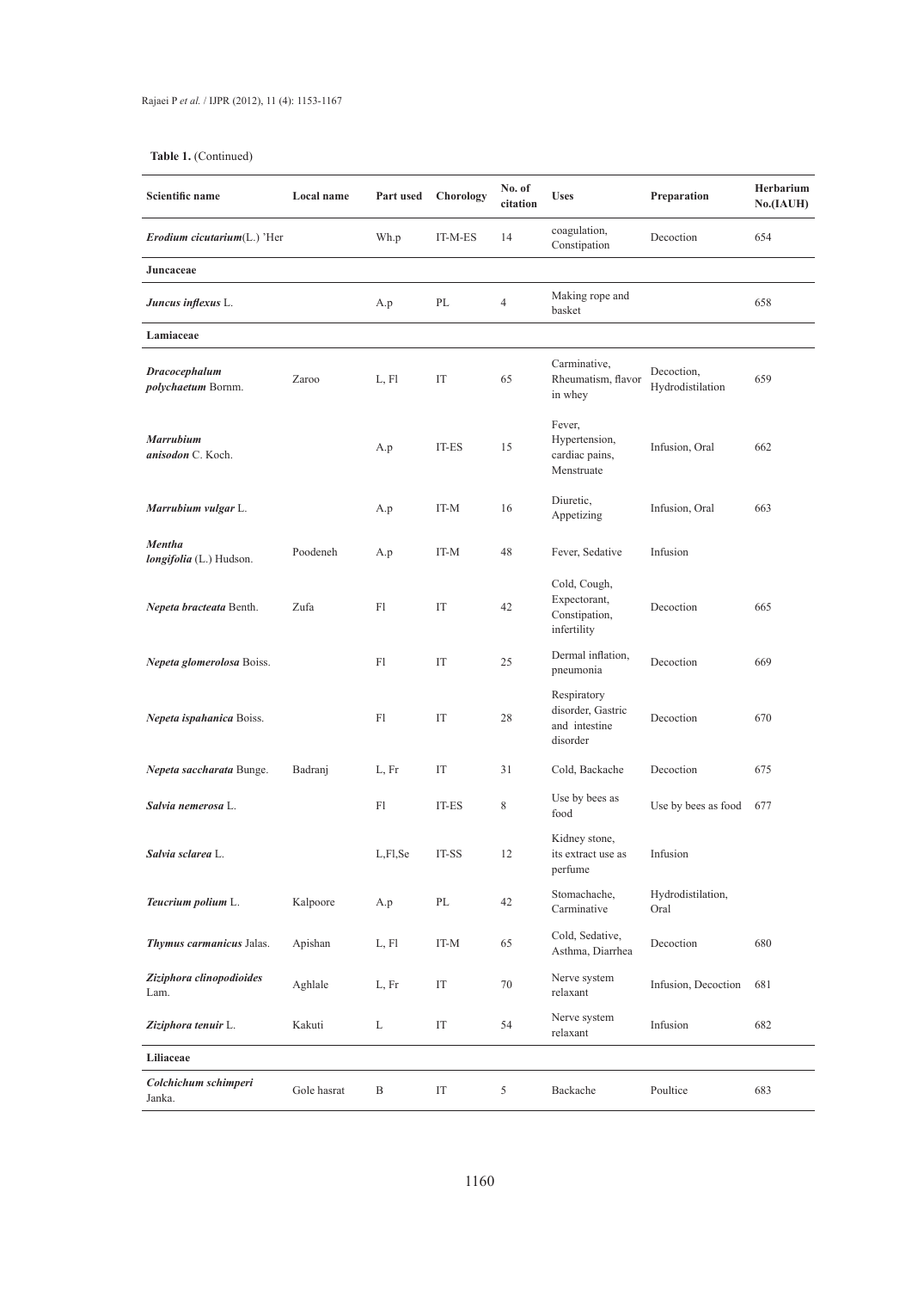| <b>Scientific name</b>                          | Local name  | Part used        | Chorology           | No. of<br>citation | <b>Uses</b>                                                                                                      | Preparation         | Herbarium<br>No.(IAUH) |
|-------------------------------------------------|-------------|------------------|---------------------|--------------------|------------------------------------------------------------------------------------------------------------------|---------------------|------------------------|
| Eremurus persicus (Jaub.<br>and Spach) Boiss.   | Hasan aloo  | L                | IT                  | 23                 | Use as a kind of<br>food, Diuretic                                                                               | Edible              | 684                    |
| Tulipa biflora Pall.                            | Lale        | B                | IT                  | 23                 | Use as a kind of<br>food                                                                                         | Edible              | 689                    |
| Onagraceae                                      |             |                  |                     |                    |                                                                                                                  |                     |                        |
| Epilobium minutiflorum<br>Hausskn.              | Pudene sagi | Rh, Fl           | IT                  | 6                  | Constipation                                                                                                     | Decoction, Oral     | 693                    |
| Orchidaceae                                     |             |                  |                     |                    |                                                                                                                  |                     |                        |
| Orchis coriophora L.                            |             | Tu               | IT-ES               | 2                  | Cold, Cough,<br>Diarrhea                                                                                         | Decoction           | 695                    |
| Malvaceae                                       |             |                  |                     |                    |                                                                                                                  |                     |                        |
| Althaea officinalis L.                          | Khatmi      | L, Fl            | ES                  | 19                 | Diuretic, Laxative,<br>Cold, Sore throat                                                                         | Decoction, Infusion | 691                    |
| Malva neglecta Willr.                           | Panirak     | A.p              | IT-M-ES             | 25                 | Inflation, Sedative                                                                                              | Decoction           | 692                    |
| Papaveraceae                                    |             |                  |                     |                    |                                                                                                                  |                     |                        |
| <b>Papaver dubium L.</b>                        | Shaghayegh  |                  | IT-SS               | 27                 | Poisonous                                                                                                        |                     | 700                    |
| Plantaginaceae                                  |             |                  |                     |                    |                                                                                                                  |                     |                        |
| Plantago lanceolata L.                          | Kochak      | L, R, Se         | IT-M-ES             | 12                 | Jaundice, Sedative                                                                                               | Decoction, Poultice | 703                    |
| Polygonaceae                                    |             |                  |                     |                    |                                                                                                                  |                     |                        |
| Rheum ribes L.                                  | Rivas       | L, Fr, Fl,<br>Se | IT                  | 34                 | Use as a kind of<br>food, Laxative,<br>Making jam,<br>Hair dyeing, Anti<br>parasitic worn in<br>domestic animals | Edible, infusion    | 729                    |
| <b>Rumex crispus L.</b>                         | torshak     | R, Rh            | IT                  | 14                 | Fever, Diarrhea,<br>Laxative                                                                                     | Decoction           | 730                    |
| Rumex dentatus L.                               | torshak     | L                | IT                  | 12                 | Vegetable for a<br>kind of food                                                                                  | Edible              | 731                    |
| Ranunculaceae                                   |             |                  |                     |                    |                                                                                                                  |                     |                        |
| Adonis aestivalis L.                            | Teryakoo    | F1               | IT-M-ES             | 25                 | Kidney stone,<br>Laxative, Nerve<br>system relaxant,<br>Diuretic                                                 | Decoction           | 734                    |
| Consolida orientalis<br>(Gay)Schrod.            |             | Fl, L            | IT-M                | 5                  | Kidney stone, Hair<br>loss                                                                                       | Poultice, Decoction | 737                    |
| Rosaceae                                        |             |                  |                     |                    |                                                                                                                  |                     |                        |
| Amygdalus eburnea Spach.                        | Ghoos       | Se               | IT                  | 18                 | Making oil                                                                                                       | Edible              | 742                    |
| Amygdalus elaeagnifolia<br>Spach.               | Archan      | Se               | IT                  | 16                 | Making oil, Dye                                                                                                  | Edible              | 743                    |
| Cotoneaster nummularia<br>Fisch. and C. A. Mey. | Shir khesht | Wh. p            | $\operatorname{IT}$ | 6                  | Fever, Laxative,<br>Jaundice                                                                                     | Decoction           | 744                    |
| Rosa beggeriana Schrenk                         | Korik       | Fl               | IT                  | 25                 | Cardiac disorders                                                                                                | Hydrodistilation    | 747                    |
|                                                 |             |                  |                     |                    |                                                                                                                  |                     |                        |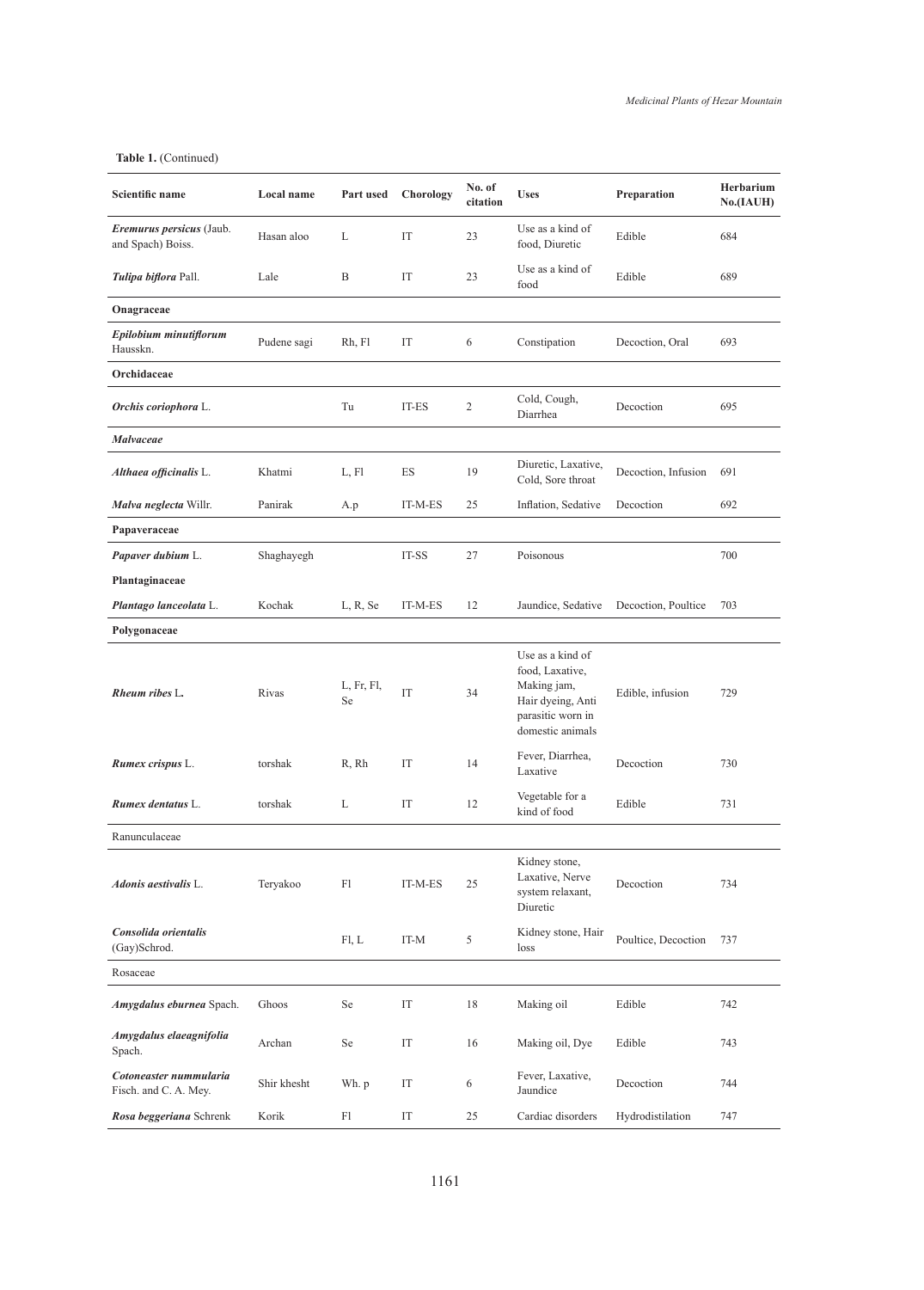| Scientific name                             | Local name  | Part used | Chorology | No. of<br>citation       | <b>Uses</b>                                 | Preparation         | Herbarium<br>No.(IAUH) |
|---------------------------------------------|-------------|-----------|-----------|--------------------------|---------------------------------------------|---------------------|------------------------|
| Sanguisorba minor Scop                      | Gheitaran   | L, St     | IT-M-ES   | 36                       | Toothache                                   | Decoction           | 748                    |
| Rubiaceae                                   |             |           |           |                          |                                             |                     |                        |
| Galium aparine L.                           |             | A. p      | PL        | 3                        | Kidney stone,<br>Diuretic                   | Infusion            | 751                    |
| Salicaceae                                  |             |           |           |                          |                                             |                     |                        |
| Salix alba L.                               | Bid         | Ba        | IT-M-ES   | 32                       | Fever, Jaundice                             | Decoction, Oral     | 753                    |
| Scrophulariaceae                            |             |           |           |                          |                                             |                     |                        |
| Scrophularia leucoclada<br><b>Bunge</b>     | Mokhalaseh  | L, Se     | IT        | 41                       | Bronchitis,<br>apoplexy                     | Oral                | 757                    |
| Verbascum carmanicum<br>(Bornm.) Hub.- Mor. | Gole mahoor | L, Fl     | IT        | 6                        | Sedative, Diuretic,<br>respiratory disorder | Infusion            | 759                    |
| Solanaceae                                  |             |           |           |                          |                                             |                     |                        |
| Hyoscyamus spp                              |             |           | IT        | $\overline{\phantom{0}}$ | Poisonous                                   |                     |                        |
| Thymelaeceae                                |             |           |           |                          |                                             |                     |                        |
| Daphne oleoides Schrev                      | Terbid      | Fr, R     | IT        | 13                       | Purgative,<br>Laxative, Making<br>jam       | Oral                | 772                    |
| Urticaceae                                  |             |           |           |                          |                                             |                     |                        |
| Urtica dioica L. ssp. dioica                | Gazane      | R, A.p    | PL        | 35                       | Coagulation, Blood<br>sugar, foot pain      | Decoction, Poultice | 774                    |
| Zygophyllaceae                              |             |           |           |                          |                                             |                     |                        |
| Peganum harmala L.                          | Espand      | L, Se     | IT-M-ES   | 28                       | Noise blooding,<br>Antiseptic,<br>insomnia  | Poultice, smoke     | 776                    |
| Tribulus trrestris L.                       | Kharkhasak  | Fr        | PL        | 34                       | Kidney stone,<br>Diuretic                   | Infusion            | 777                    |

R: Root; St: Stem; L: Leaf; Fl: Flower; Fr: Fruit; Se: Seed; A. p: Aerial parts; Wh. p: Whole plant; Tu: Tuber; B: Bulb; Ba: Bark; Rh: Rhizome; La: latex

detergent. *Dracocephalum polychaetum* Bornm and *Levisticum officinale* W. D. Koch are used as flavor in yoghurt. *Juncus inflexus* L. is used for making rope and basket. *Juglans regia* L. and *Berberis integerrima* Bge are used in dyeing. *Daphne oleoides* Schrev is used for making ink. *Ephedr*a *major* Host is used for making Mashk (a bag made from animal leather and used for maintaining water and yoghurt). The bulbs of *Tulipa biflora* Pall leaves of *Rheum ribes* L. and *Rumex dentatus* L. are used for local foods. The latex of *Dorema aucheri* Boiss, which is called Eshterk, is used for Making Gum. The latex of *Astragalus dschuparensis* Freyn and Bornm., which is a kind of detergent.

# **Discussion**

As a result of the rich flora of this region, medicinal plants are the most important means of health care. Due to the lack of modern medicine, difficult geography of the district as well as traditional culture cured by plants, serves as a usual way in this region particularly in elders.

Some species are used so frequently that are mentioned by every interviewee. Our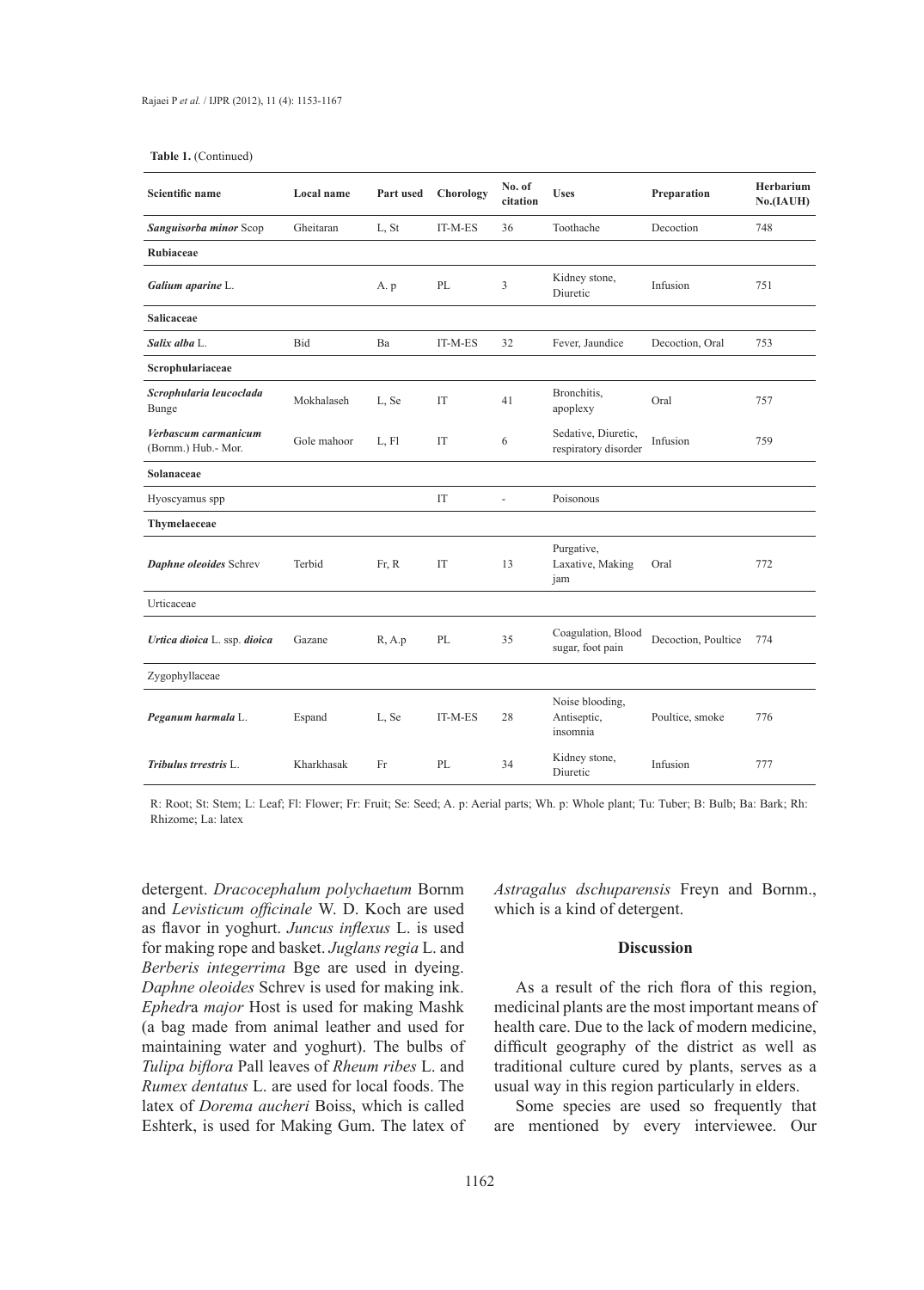

**Figure 3.** Remedies reported by informants.

results indicated that medicinal species such as *Levisticum officinale*, Artemisia persica, Thymus carmanicus and Ziziphora clinopodioides are mentioned by many informants.

*Arnebia euchroma* (Royle) Jonst (Boraginaceae) is a perennial plant of the alpine region, distributed in the Persia, Pamir, Tien-Shan, Himalaya and the western Tibet, with an altitudinal range between 3700 and 4200 m above the sea level. Local people of Hezar Mt., use the roots of *A. euchroma* as poultice for wound healing. Shikonin and its derivatives extracted from the roots of *A. euchroma* have





**Figure 4.** Plant parts use and their percentages.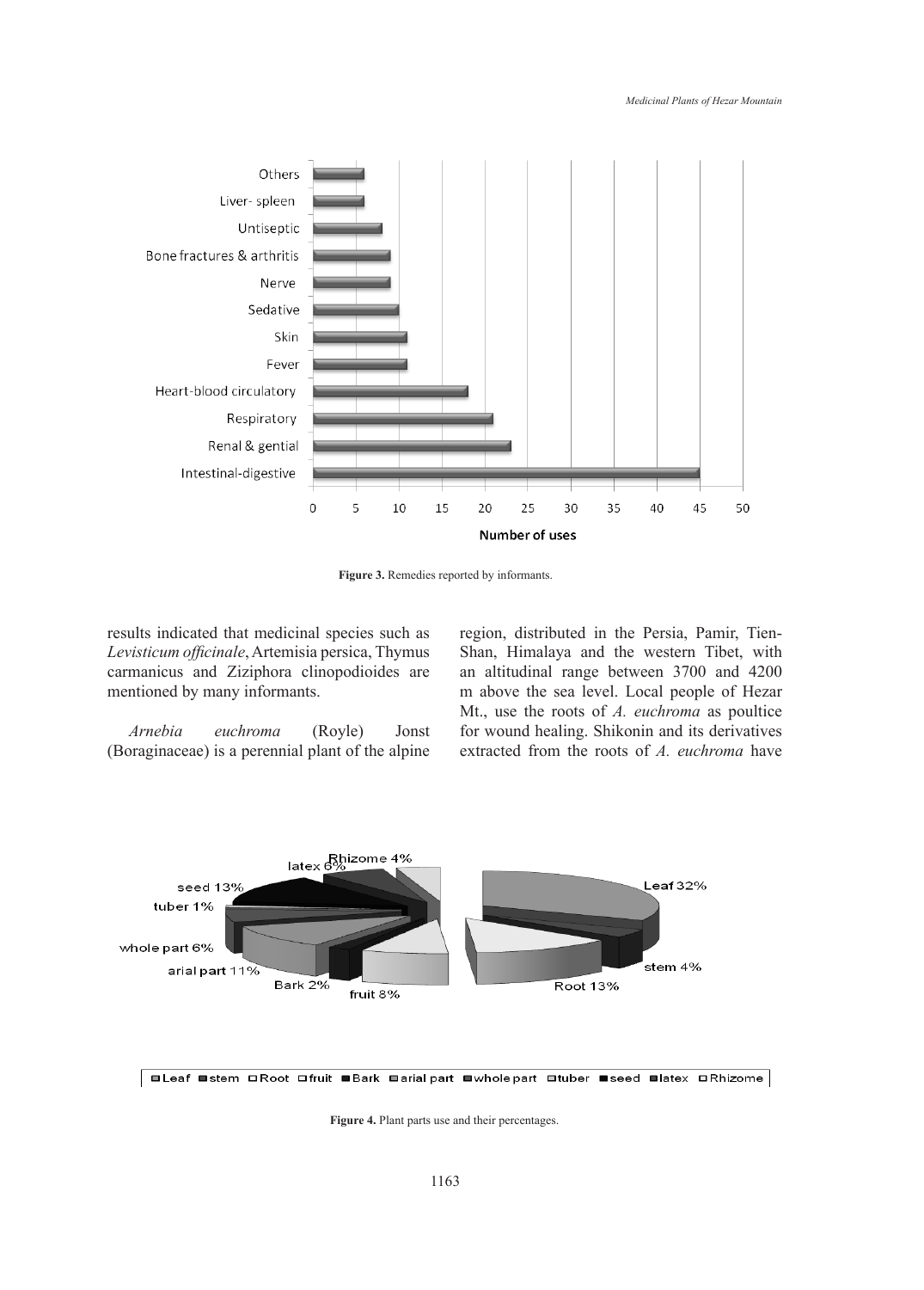

**Figure 5.** Mode of preparations and their percentages.

been known since ancient times and used as dyes for silk and food products. Shikonin possesses antibacterial, antifungal and anti-inflammatory properties. Furthermore, *A. euchroma* exhibits potent anti-HIV activity (13). Arnebin-1 and arnebin-3 derived from it possess anticancerous properties (13). Due to its medicinal uses, the species is being harvested indiscriminately from the wild both for domestic and Pharmaceutical purposes. This has resulted in *A. euchroma*

critically endangered the status and its listing in the species prioritized for conservation in this region.

*Levisticum officinale* W. D. Koch (Umbellifera) is a perennial plant of the alpine region distributed only in the SE of Iran (Hezar Mt.) and E of Afghanistan. The essential oil of *L. officinale* was characterized by large amount of monoterpenes, approximately 93.8%.



**Figure 6.** Chorology of plants and their percentages (IT: Irano-Turanian; Cosm: Cosmopolitan; ES: Euro-Siberian; PL: Pluriregional; M: Mediterranean; SI: Sahara-Indian).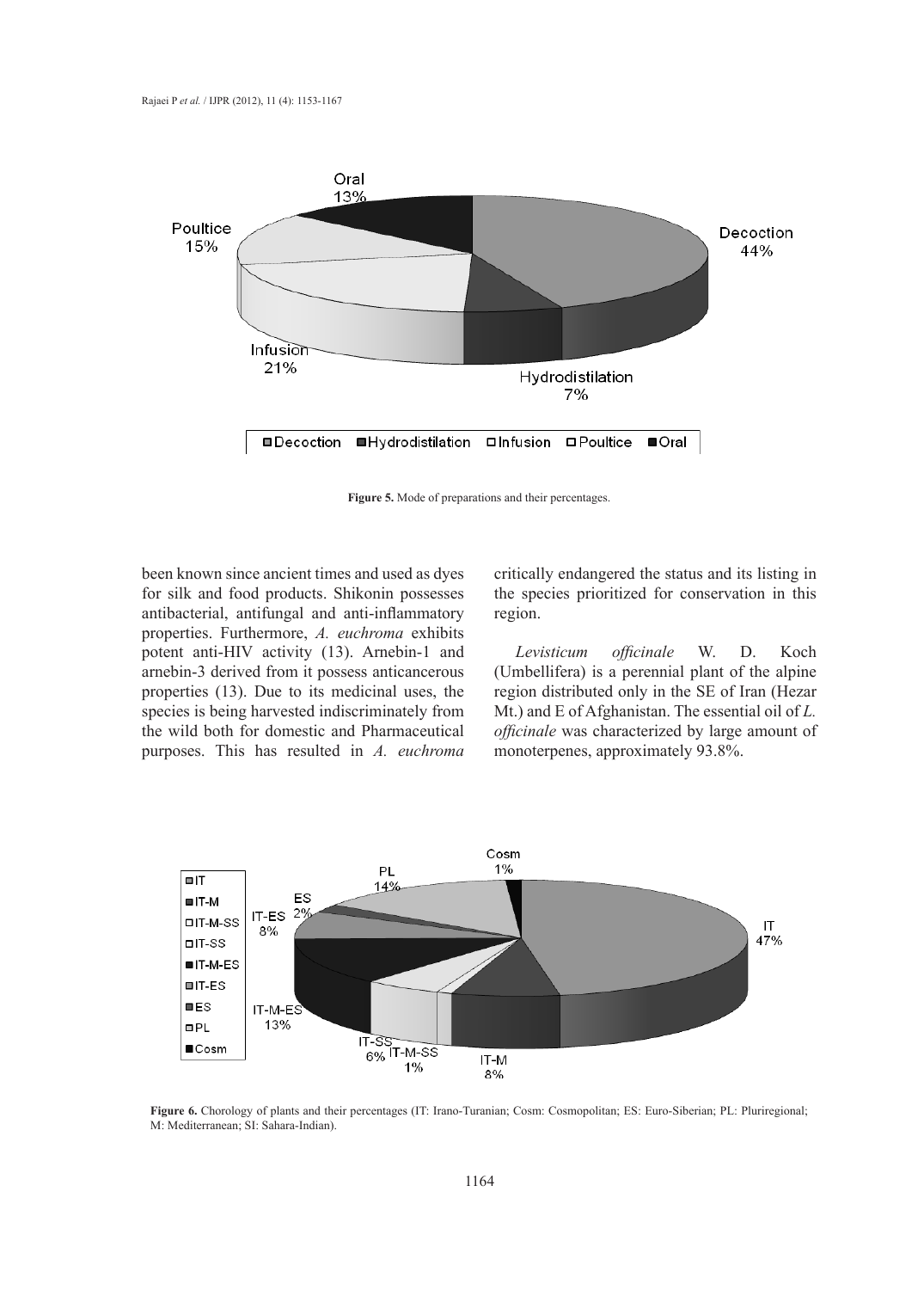**Table 2.** The comparison with NE Iran (Turkmen Sahra).

|                                |         | In SE Iran (Our study) | In NE Iran $(5)$      |  |
|--------------------------------|---------|------------------------|-----------------------|--|
|                                | Family  | 35                     | 41                    |  |
| Number of taxa                 | Genera  | 87                     | 72                    |  |
|                                | Species | 92                     | 136                   |  |
|                                |         | Lamiaceae $(15.2\%)$   | Asteraceae (10.9%)    |  |
|                                |         | Asteraceae (12%)       | Lamiaceae $(9.8\%)$   |  |
| Predominant families           |         | Apiaceae $(8.7\%)$     |                       |  |
|                                |         | Fabaceae $(8.7\%)$     | Apiaceae $(8.7\%)$    |  |
| Common mode of preparation     |         | Decoction-Infusion     | Decoction-Demulcent   |  |
|                                |         | Leaf $(32\%)$          | Leaf $(22\%)$         |  |
|                                |         | Root $(13%)$           | Fruit $(12\%)$        |  |
| Part Predominant families used |         | Seed (13%)             | Seed $(12%)$          |  |
|                                |         | Aerial parts $(11\%)$  | Aerial parts $(12\%)$ |  |
| Most reported medicinal uses   |         | Gastrointestinal       | Gastrointestinal      |  |
|                                |         | Renal and genital      | Skin                  |  |
|                                |         | Respiratory            | Cardio-Vascular       |  |
|                                |         | Cardio-Vascular        | Renal and genital     |  |
| Dominant chorology             |         | Irano-Turanian (48%)   | Irano-Turanian (35%)  |  |

*L. officinale* exhibits various pharmacological and biological activities, including estrogenic (14), apoptotic (15) and antimycobacterial (16) activities.

The main components in the oil were *β*-phellandrene and *α*-terpineol (17). It is a warming and tonic herb for the digestive and respiratory systems. It is used primarily in the treatment of indigestion, poor appetite, wind, colic and bronchitis. The roots, leaves and fruits are antispasmodic, aromatic, carminative, diaphoretic, digestive, diuretic, mildly expectorant and stimulant. Raw or cooked leaves and stems are used as savory flavoring in salads, soups, stews, *etc*. In addition, some species have other uses which food is the most important one such as *Dracocephalum polychaetum* as a flavor in whey. The flavones like Levoteolin and Apigenin are the most components in *Dracocephalum polychaetum.*

Another well-known identified medicinal substance in this mountainous region is Mumenaei. This traditional drug is widely distributed in Russia (termed there Mumie or Mumiyo, India (Saljit), Birma [Kao-tun (blood of the mountain)], Altai Mountains [Barachgschin (oil of the mountain)] Mongolia [Brogschaun (mountain juice)] and Iran. It is found at high altitudes as deposits in walls and caves where they are embedded into rocks. Mumenaei has been used as a medicine by the local people for a long time for bone fracture relief, muscular pain, and arthritis. It is used as a poultice in fracture limb or is eaten orally for the relief of pain. The main organic components, the wax esters and the glycerol ethers, are known to display neuroprotective potential. Future studies will prove whether the monoalkyl ethers also display anti-stomach ache capacity. Finally, the triglycerides have to be studied for their putative antimicrobial activity. The inorganic component(s), the minerals existing in Mumenaei, may have their ameliorating function in bone diseases (18).

New research on some plants of this area such as *Nepeta assurgens* and *Thymus carmanicus* (Labiateae) showed that methanolic extracts of these plants had antibacterial activity and can be used in different cases of bacterial infections especially nosocomial infections (18). Leaves and flowers extracts of *Salvia rhytidae* showed antibacterial activity against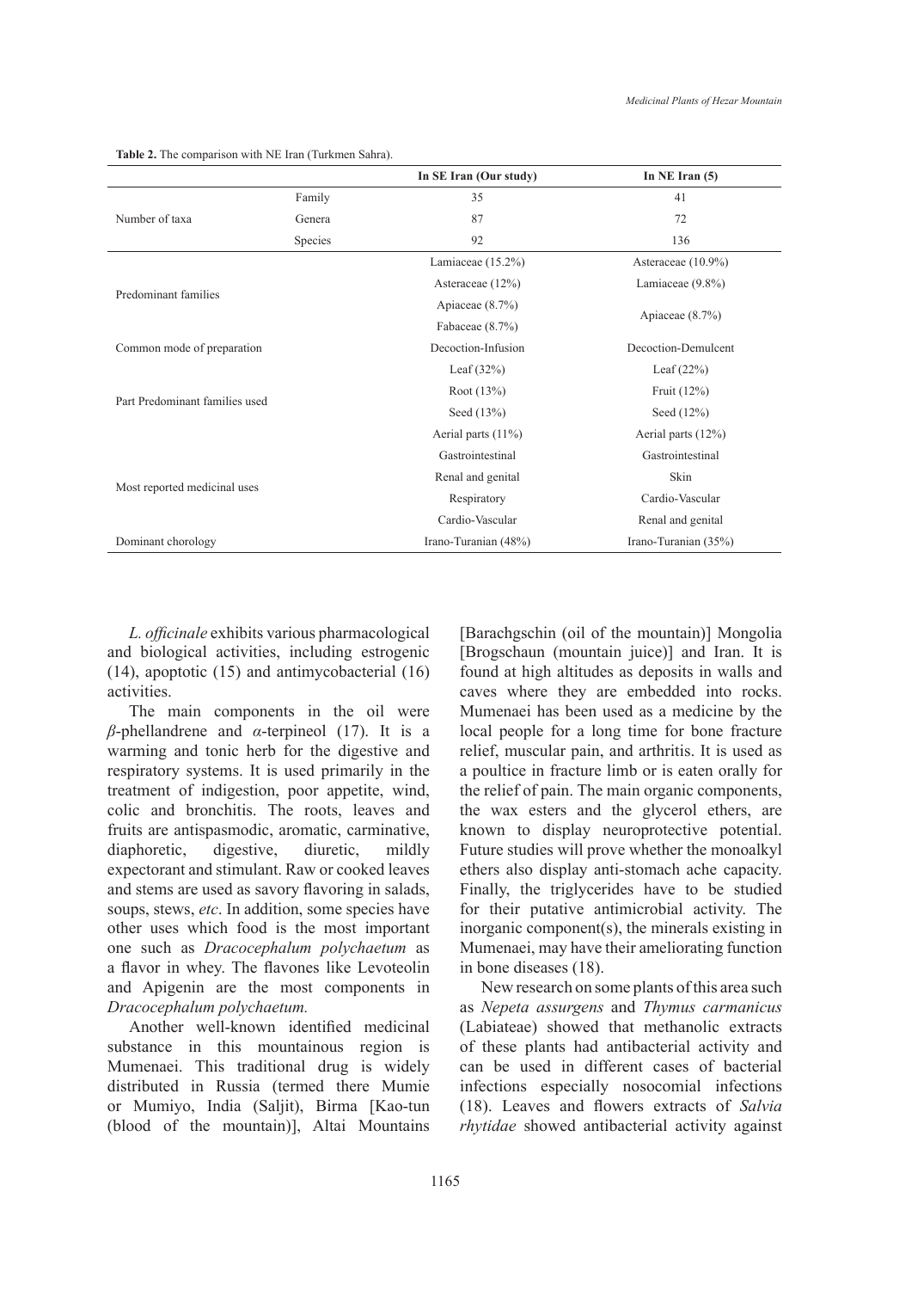*Staphylococcus aureus, Escherichia coli and Pseudomonas aeruginosa*. *S. aureus was* more sensitive to other bacteria. It can be exploited and applied to food system protection, and treatment of bacterial infections (19). In spite of these findings, no ethnobotanical applications were mentioned for *Salvia rhytidea* and *Nepeta assurgens* by informants. Considering the lack of information about the uses and effects of medications of some species like *Dorema ammoniacum*, *Levisticum officinale*, *Artemisia persica*, *Tanacetum fisherea*, *Arnebia euchroma*, *Tribulus terrestris* and *Dracocephalum polychaetum* will be proposed for further examination.

These plants are used in the treatment of some very common ailments like diarrhea, stomach problems, blood sugar, bronchitis and asthma. All diseases might be related to poor hygienic conditions with regard to food and water.

The data of Table 2 shows ethnobotanical comparison between Turkmen Sahra (NE Iran) (5) and Hezar Mt., (SE Iran).

*Medicinal plants threats*

In recent years, aridity and low precipitation have damaged the vegetation of plants in Hezar. In addition, overgrazing impact is increasingly threatening the fragile medicinal plants in this mountain.

Some rare species such as *Levisticum officinale, Thymus carmanicus, Arnebia euchroma, Dracocephalum polychaetum* and *Dorema ammoniacum* have been threatened as herbalists and traders hire the local people for gathering these species due to the economic purposes. Many of these plants are potentially endangered and vulnerable taxa. Since the alpine plants grow very slowly, they cannot quickly regrow leaves or flowers that are lost. Harvesting of roots, bulbs, seeds and flowers, which are essential to the survival of the plants, often lead to vanish this species. In addition, local people sometimes sell these medicinal plants in the local market for their livelihood. So, the domestication of these plants is a need for conservation.

Lately, a Manganese purification factory has been established in 30 Km of NW of Hezar Mountain, so that the air pollution and soil toxicity are inevitable in this region. It is a direct threat to flora and fauna in the study area.

#### **References**

- Farnsworth NR and Soejarto DD. *Global Importance*  (1) *of Medicinal Plants*. The Conservation of Medicinal Plants Cambridge University Press, Cambridge (1991) 25-51.
- Karki M and Williams JT. *Priority Species of Medicinal*  (2) *Plants in South Asia*. IDRC/SARO, New Delhi (1999).
- (3) Hooper D and Field H. Useful plants and drugs of Iran and Iraq. Field Museum of Natural History*. Botanical Series* (1937) 9: 71-241.
- Shokri M and Safaian N. The study of medicinal plants (4) in Mazandaran (northern Iran). *Acta Hort.* (1993) 33:165-74.
- Ghorbani A. Studies on pharmaceutical ethnobotany (5) in the region of Turkmen Sahra, north of Iran (Part 1): General results. *J. Ethnopharmacol.* (2005) 102: 58-68.
- (6) Miraldi E, Ferri S and Mostaghimi V. Botanical drugs and preparations in the traditional medicine of west Azarbaijan (Iran). *J. Ethnopharmacol.* (2001) 75: 77-87.
- (7) Naghibi F, Mosaddegh M and Mohammadi Motamed S. Labiatae family in folk medicine in Iran: from ethnobotany to pharmacology. *Iranian J. Pharm. Res.* (2005) 2: 63-79.
- Ghorbani AB, Mosaddegh M and Naghibi F. (8) Ethnobotanical and ethnopharmaceutical study of Tturkmens of Golestan and Khorasan provinces, north of Iran. *Iranian J. Pharm. Res*. (2004) Supple 2: 20-20.
- Rechinger KH. (ed.) *Flora Iranica*. Akad. Druck-u. Verlagsanstalt, Graz (1963-2005) 1-176. (9)
- (10) Assadi A. *Flora of Iran*. Research Institute of Forests and Rangelands, Tehran (1988-2009) 1-42.
- (11) Townsend CC, Guest E and Al-rawi A. (eds.) *Flora of Iraq*. Ministry of Agriculture and Agrarian Reform, Baghdad (1966-1985).
- Davis PH. (ed.) *Flora of Turkey and the East Aegean*  (12) *Islands*. . Edinburgh University Press, Edinburgh (1965-1988) 1-10.
- (13) Kashiwada Y, Nishizawa M, Yamagishi T, Tanaka T, Nonaka GI, Cosentino LM, Srider JV and Lee KH. Anti-AIDS agent. 18. Sodium and potassium salts of caffeic acid tetramers from *Arnebia euchroma* as anti-HIV agents. *J. Nat. Prod.* (1995) 58: 392-400.
- $(14)$  San Martin R. The estrogenic activity of various plan species; the activity of *Levisticum officinale*. *Farmacognosia* (1958) 18: 179-186.
- Bogucka-Kocka A, Smolarz HD and Kocki J. (15) Apoptotic activities of ethanol extracts from some Apiaceae on human leukaemia cell lines. *Fitoterapia* (2008) 79: 487-497.
- (16) Schinkovitz A, Schinkovitz A, Stavri M, Gibbons S and Bucar F. Antimycobacterial polyacetylenes from *Levisticum officinale*. *Phytother. Res.* (2008) 22: 681-684.
- (17) Verdian RM and Hadjiakhoondi A. The essential oil composition of *Levisticum officinalis* from Iran. *Asian J. Biochem.* (2007) 2: 161-163.